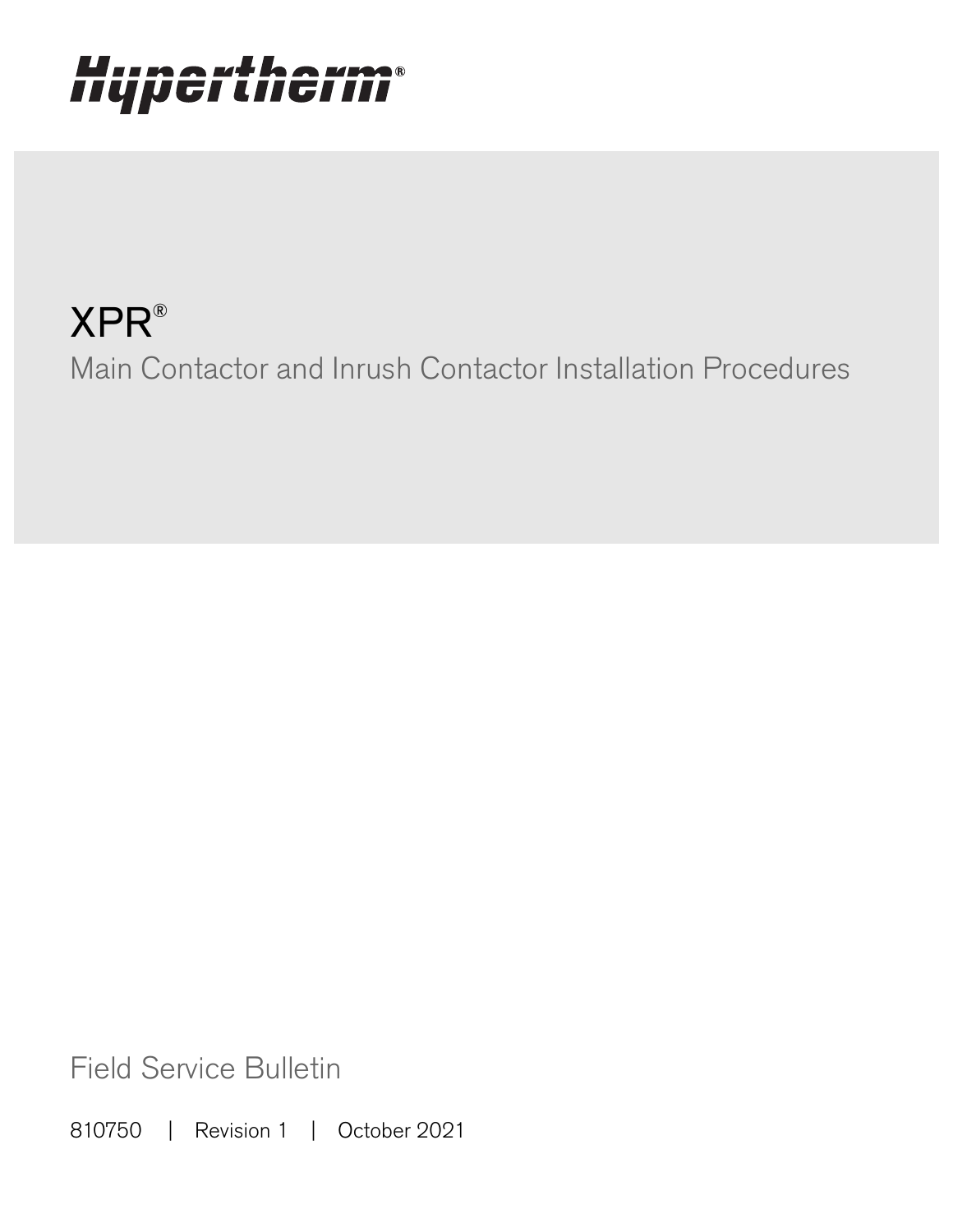#### Hypertherm, Inc.

21 Great Hollow Road, P.O. Box 5010 Hanover, NH 03755 USA 603-643-3441 Tel (Main Office) 603-643-5352 Fax (All Departments) info@hypertherm.com (Main Office)

800-643-9878 Tel (Technical Service) technical.service@hypertherm.com (Technical Service) 800-737-2978 Tel (Customer Service)

customer.service@hypertherm.com (Customer Service)

#### Hypertherm México, S.A. de C.V.

52 55 5681 8109 Tel 52 55 5681 7978 Tel soporte.tecnico@hypertherm.com (Technical Service)

#### Hypertherm Plasmatechnik GmbH

Sophie-Scholl-Platz 5 63452 Hanau **Germany** 00 800 33 24 97 37 Tel 00 800 49 73 73 29 Fax

#### 31 (0) 165 596900 Tel (Technical Service) 00 800 4973 7843 Tel (Technical Service)

technicalservice.emeia@hypertherm.com (Technical Service)

#### Hypertherm (Singapore) Pte Ltd.

Solaris @ Kallang 164 164 Kallang Way #03-13 Singapore 349248, Republic of Singapore 65 6841 2489 Tel 65 6841 2490 Fax marketing.asia@hypertherm.com (Marketing) techsupportapac@hypertherm.com (Technical Service)

#### Hypertherm Japan Ltd.

Level 9, Edobori Center Building 2-1-1 Edobori, Nishi-ku Osaka 550-0002 Japan 81 6 6225 1183 Tel 81 6 6225 1184 Fax htjapan.info@hypertherm.com (Main Office) techsupportapac@hypertherm.com (Technical Service)

#### Hypertherm Europe B.V.

Vaartveld 9, 4704 SE Roosendaal, Nederland 31 165 596907 Tel 31 165 596901 Fax 31 165 596908 Tel (Marketing) 31 (0) 165 596900 Tel (Technical Service) 00 800 4973 7843 Tel (Technical Service)

technicalservice.emeia@hypertherm.com (Technical Service)

#### Hypertherm (Shanghai) Trading Co., Ltd.

B301, 495 ShangZhong Road Shanghai, 200231 PR China 86-21-80231122 Tel 86-21-80231120 Fax

#### 86-21-80231128 Tel (Technical Service)

techsupport.china@hypertherm.com (Technical Service)

#### South America & Central America: Hypertherm Brasil Ltda.

Rua Bras Cubas, 231 – Jardim Maia Guarulhos, SP – Brasil CEP 07115-030 55 11 2409 2636 Tel tecnico.sa@hypertherm.com (Technical Service)

#### Hypertherm Korea Branch

#3904. APEC-ro 17. Heaundae-gu. Busan. Korea 48060 82 (0)51 747 0358 Tel 82 (0)51 701 0358 Fax marketing.korea@hypertherm.com (Marketing) techsupportapac@hypertherm.com (Technical Service)

#### Hypertherm Pty Limited

GPO Box 4836 Sydney NSW 2001, Australia 61 7 3103 1695 Tel 61 7 3219 9010 Fax au.sales@hypertherm.com (Main Office) techsupportapac@hypertherm.com (Technical Service)

#### Hypertherm (India) Thermal Cutting Pvt. Ltd

A-18 / B-1 Extension, Mohan Co-Operative Industrial Estate, Mathura Road, New Delhi 110044, India 91-11-40521201/ 2/ 3 Tel 91-11 40521204 Fax htindia.info@hypertherm.com (Main Office) technicalservice.emeia@hypertherm.com (Technical Service)

© 2020–2021 Hypertherm, Inc. All rights reserved.

XPR, EasyConnect, OptiMix, VWI, and Hypertherm are trademarks of Hypertherm, Inc. and may be registered in the United States and/or other countries. All other trademarks are the property of their respective holders.

[Environmental stewardship is one of Hypertherm's core values. w](https://www.hypertherm.com/environment)ww.hypertherm.com/environment

100% Associate-owned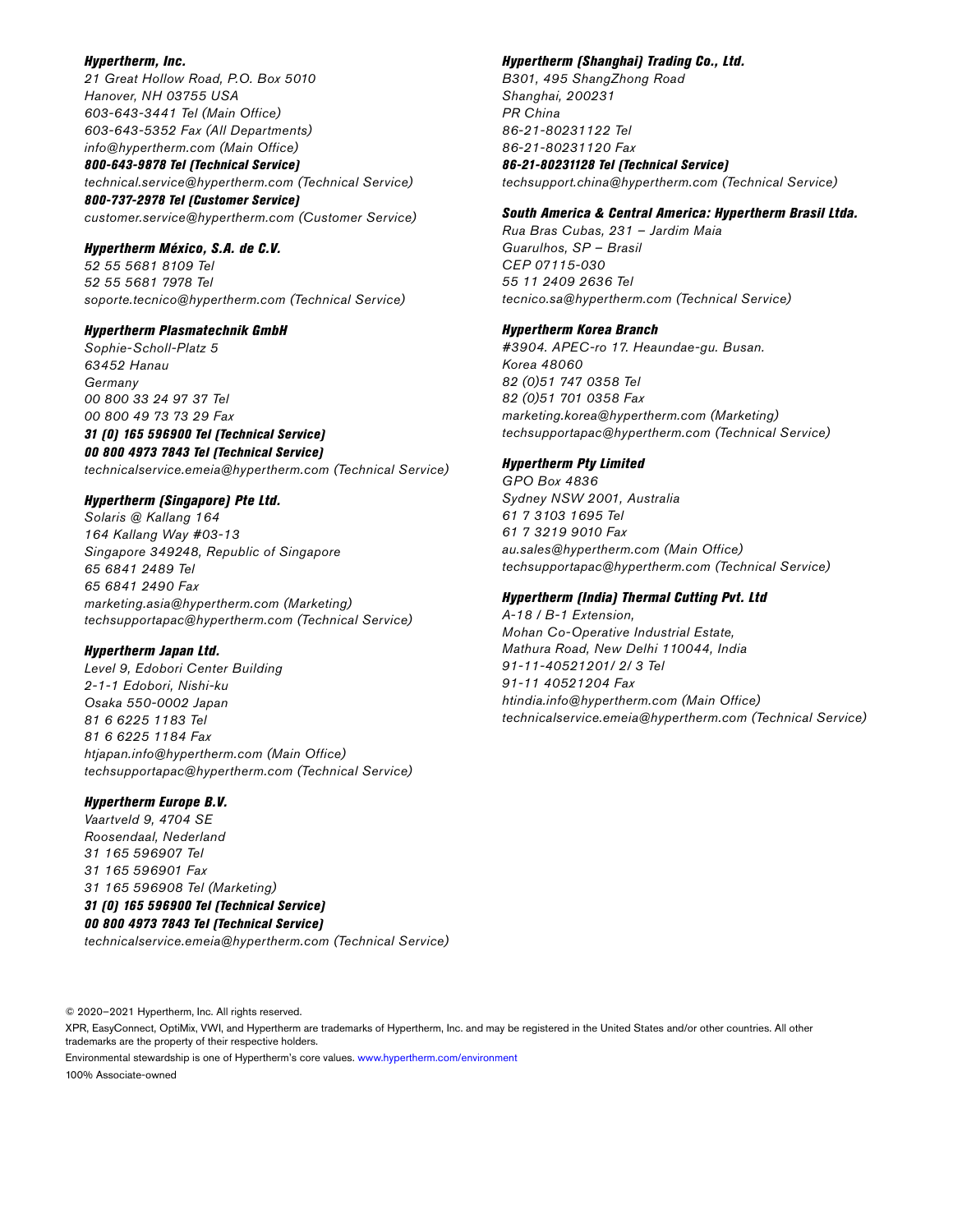## **Introduction**

## **WARNING**



#### ELECTRIC SHOCK CAN KILL

Disconnect electric power before doing installation or maintenance. You can get a serious electric shock if electric power is not disconnected. Electric shock can seriously injure or kill you.

All work that requires removal of the plasma power supply outer cover or panels must be done by a qualified technician.

Refer to the Safety and Compliance Manual (80669C) for more safety information.

## **Purpose**

This Field Service Bulletin (FSB) describes how to install the following components:

- The main contactor for XPR170 and XPR300 cutting systems
- The inrush contactor for XPR300 cutting systems

### **Tools and materials needed**

- 10 mm, hexagonal socket wrench or nut driver
- #2 Phillips screwdriver
- 4 mm Allen wrench
- 3 mm flat jewelry screwdriver

## **Main Contactor Kit 429060 contents – for XPR170 and XPR300 (380 – 600 V)**

| Part number | <b>Description</b>   | <b>Quantity</b> |
|-------------|----------------------|-----------------|
| 003294      | Main contactor       |                 |
| 075600      | Cap nuts             | 2               |
| 104962      | Mounting bracket     |                 |
| 075882      | Mounting screws      |                 |
| 141507      | <b>Contactor PCB</b> |                 |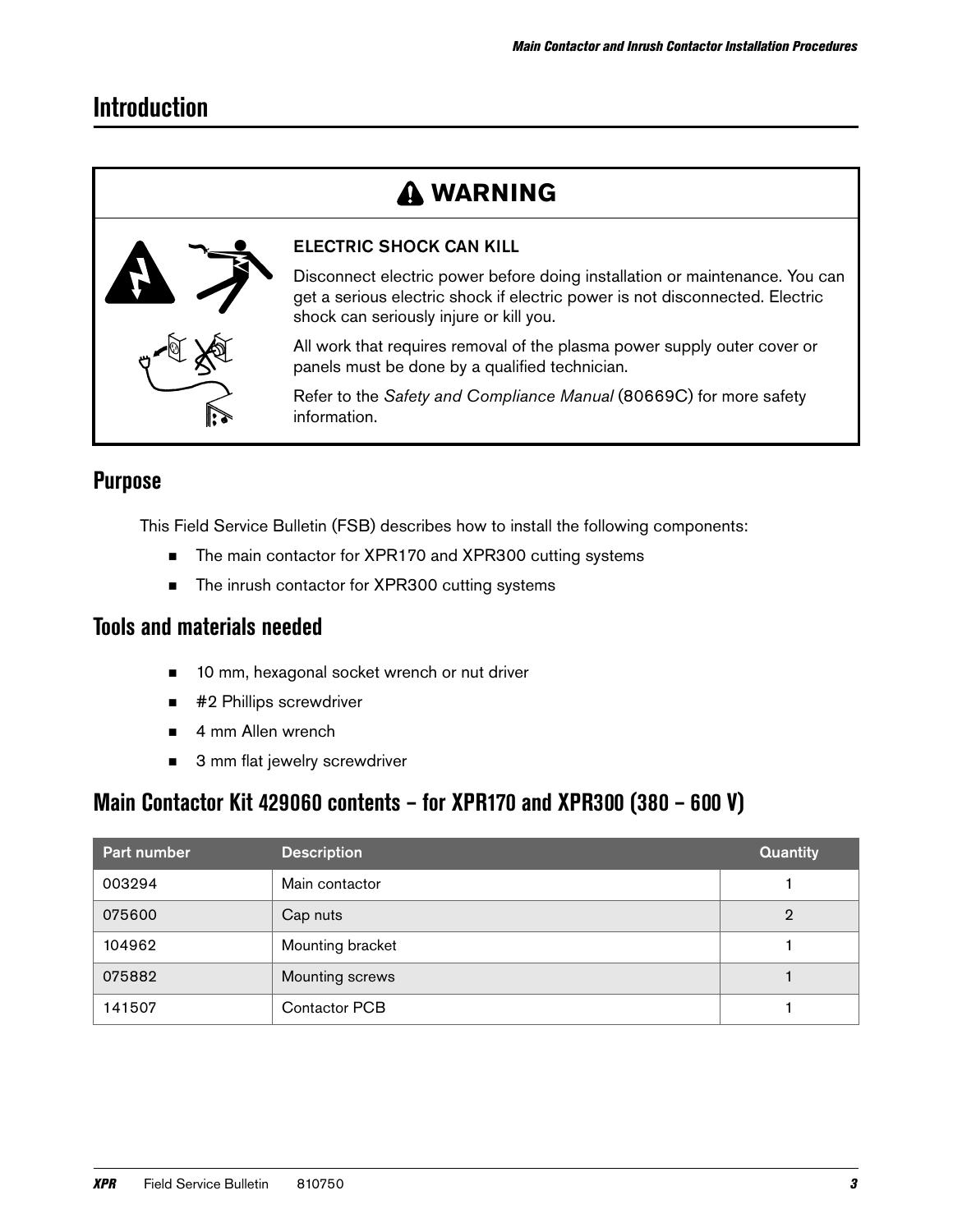## **Inrush Contactor Kit 229697 contents – for XPR300 only (all voltages)**

| Part number | <b>Description</b>          | <b>Quantity</b> |
|-------------|-----------------------------|-----------------|
| 003297      | Inrush contactor            |                 |
| 003298      | Relay, 24 VDC coil          |                 |
| 104968      | Mounting bracket            |                 |
| 075525      | Mounting screws, M4 X 12 mm | 2               |
| 075567      | Mounting screws, M6 X 16 mm | 2               |

## **WARNING**



ELECTRIC SHOCK CAN KILL

Disconnect electrical power before doing installation or maintenance.

The line-disconnect switch must REMAIN in the OFF position until all installation or maintenance steps are complete.

See the Safety and Compliance Manual (80669C) for more safety information.

## **Remove the power and rear panel from the plasma power supply**

- 1. Remove electrical power from the cutting system.
- **2.** Use a 10 mm, hexagonal socket wrench or nut driver to remove the rear panel (*[Figure 1](#page-3-0)*) to get access to the control side of the plasma power supply.

<span id="page-3-0"></span>

 $\mathbb{R}$  Keep all nuts and screws that you remove.

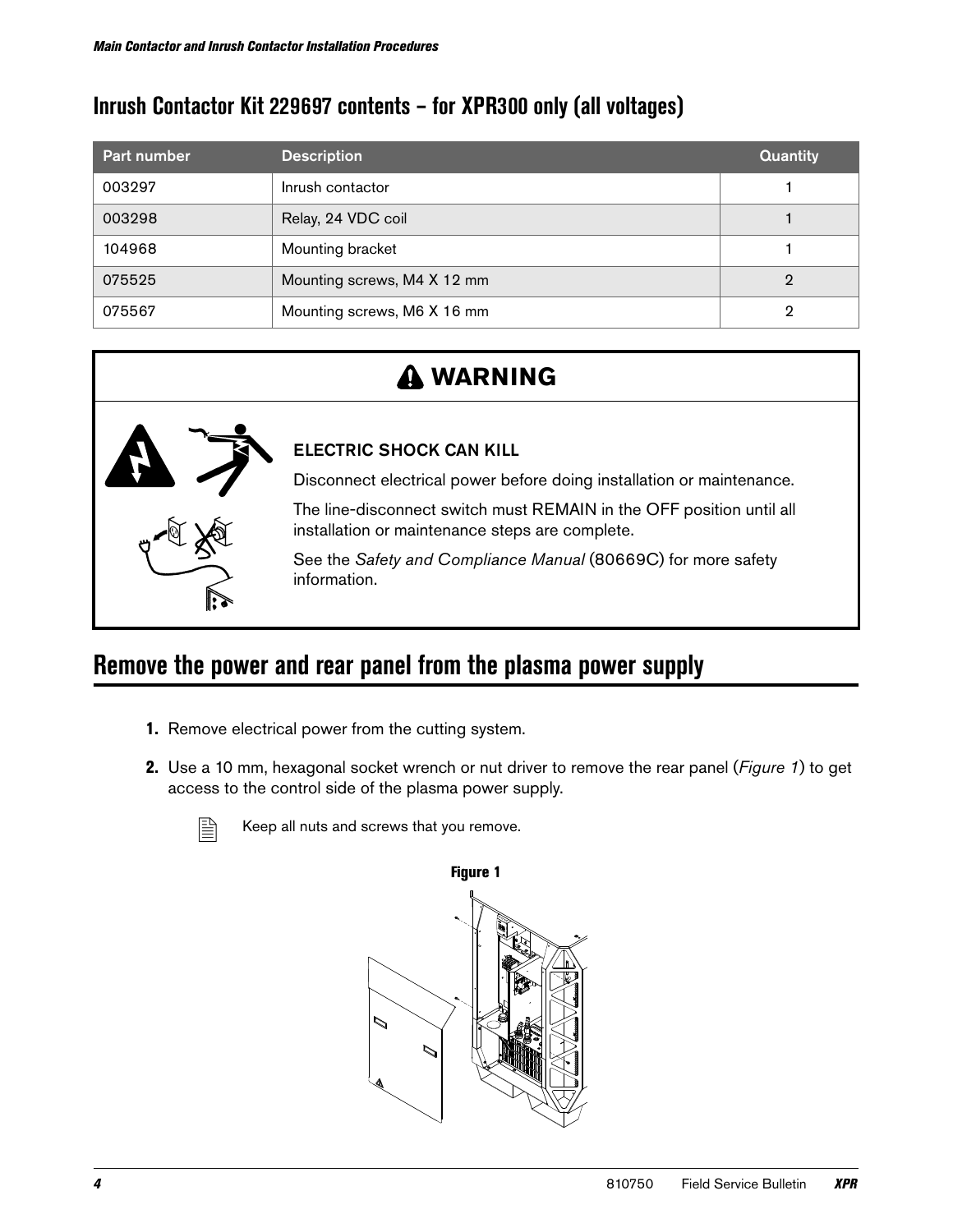## **Install the main contactor – for XPR170 and XPR300**

## **How to install a Siemens® main contactor**



- <span id="page-4-0"></span>1. Get a photograph of the main contactor in the plasma power supply with all of the wires connected to it. Refer to this photograph when you connect the wires to the new contactor.
- 2. Remove all of the wires from T3, T2, T1, L3, L2 and L1.
- **3.** Remove the wires from A1 and A2.
- 4. Disconnect J6.
- **5.** Use a 10 mm, hexagonal-socket wrench to remove the nut and screw that attach the main contactor to the sheet metal. New hardware comes with the contactor kit.
- **6.** Remove the old main contactor.
- 7. Make sure that the switch on the new main contactor is set to PLC mode (ON).
- 8. Use a 10 mm, hexagonal-socket wrench to install the nut on the upper left corner and the screw on the lower right corner of the new main contactor. Tighten the nut and screw to 9 N∙m (80 in∙lb).
- 9. Connect J6.

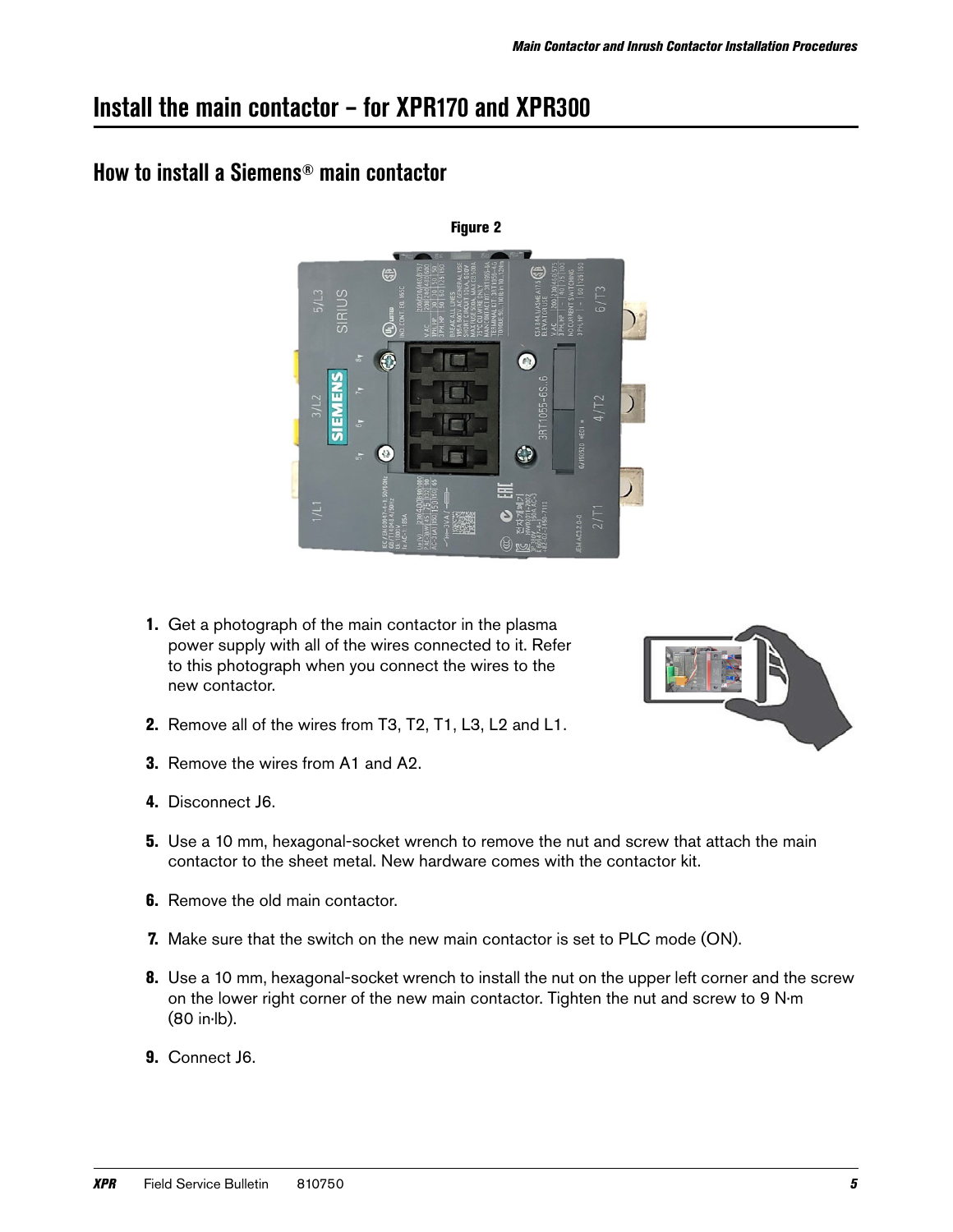## **NOTICE**

The A1 and A2 wires can have different wire colors and different terminal locations on different contactors. Make sure that the A1 and A2 wires connect to the correct terminals on the contactor.

- 10. Install A1 and A2. Make sure that the A1 wire goes to the A1 terminal and the A2 wire goes to the A2 terminal. Tighten the screws to 1 N⋅m (10 in⋅lb).
- 11. Use 2 wrenches to install the L1, L2, and L3 wires on the left and right side of the new main contactor, as follows:
	- **Connect the wires to the same position on the new contactor as on the old contactor. Refer** to the photograph from step 1 [on page 5](#page-4-0).
	- **n** The labels on the wires can be different than the labels on the contactor. Use the color and the length of each wire as a guide to help you connect the wire to the correct position.
	- Tighten to 13 N⋅m (115 in⋅lb).
- 12. Make sure that the wires labeled L1, L2, and L3 on the right side of the new main contactor align with the wires labeled L1, L2, and L3 on the left side of the new main contactor.
- 13. Install the rear panel.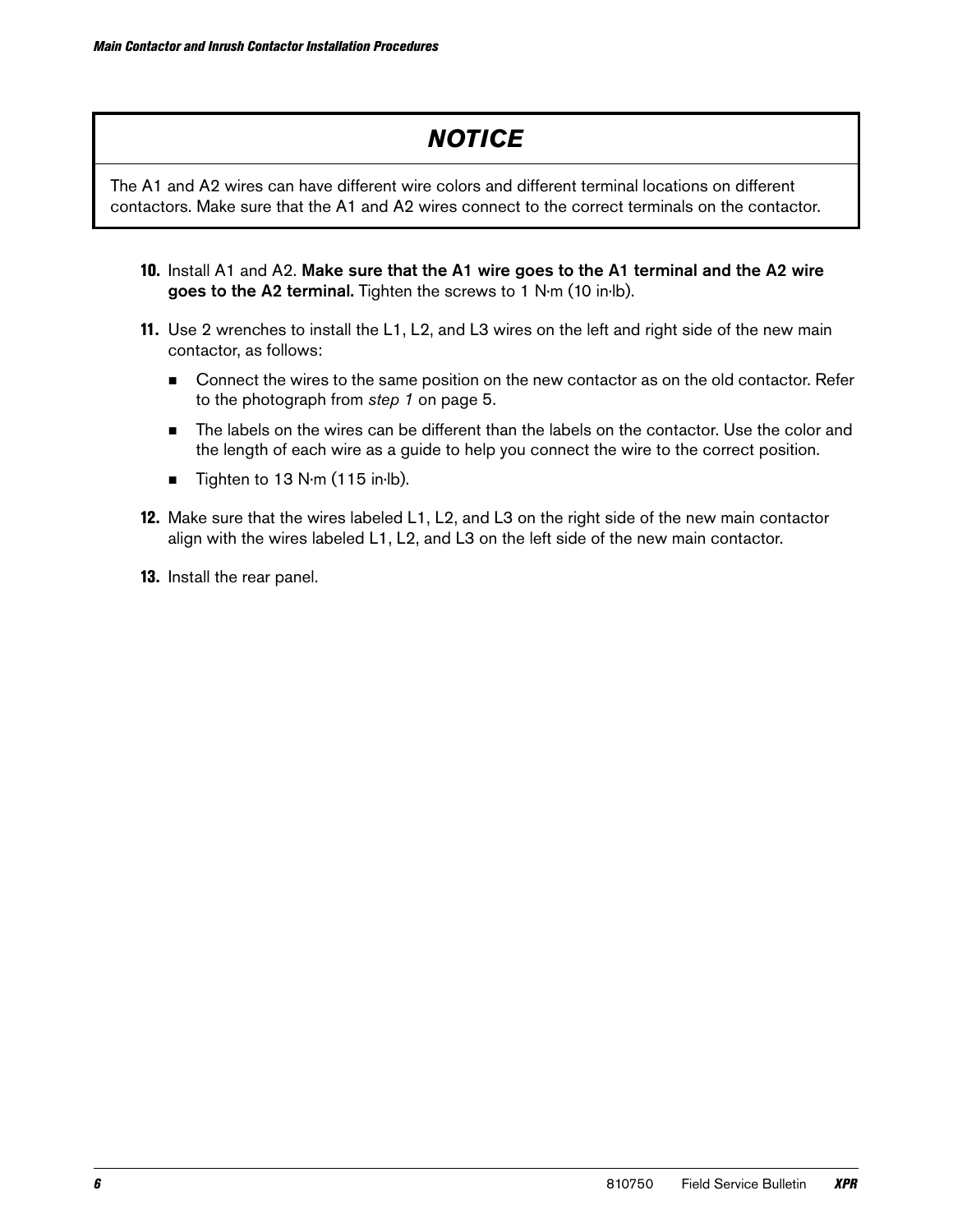<span id="page-6-0"></span>

## **How to install an Allen-Bradley® or ABB® main contactor**

<span id="page-6-1"></span>1. Get a photograph of the main contactor in the plasma power supply with all of the wires connected to it. Refer to this photograph when you connect the wires to the new contactor.



- 2. Remove all of the wires from T3, T2, T1, L3, L2 and L1.
- 3. Remove the wires from A1 and A2.
- 4. Disconnect J6.
- **5.** Use a 10 mm, hexagonal-socket wrench to remove the nut and screw that attach the main contactor to the sheet metal. Necessary hardware comes with the contactor kit.
- **6.** Remove the old main contactor.
- 7. Put the new main contactor (003294) in a horizontal position into the provided mounting bracket (104962).



 $\Box$  Only older XPR cutting systems, those without a mounting bracket already installed, need the provided mounting bracket.

- 8. Make sure that the new main contactor is in the correct, horizontal position within the mounting bracket, as shown in [Figure 3](#page-6-0).
- 9. Use the 4 provided Phillips mounting screws to attach the new main contactor to the provided mounting bracket (*[Figure 3](#page-6-0)*). The mounting screws are inside the box with the new main contactor. Tighten the screws to 1.5 N∙m (15 in∙lb).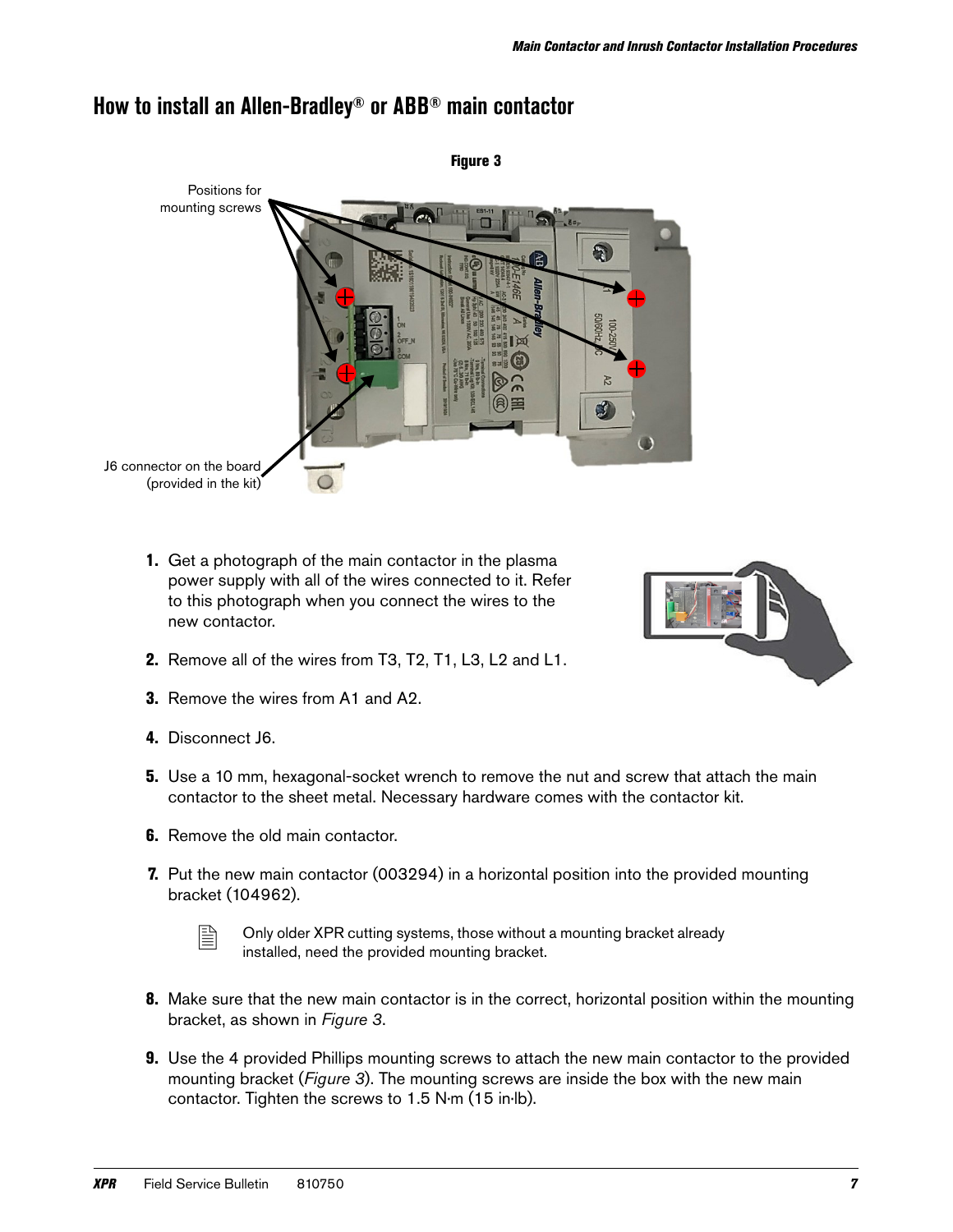- 10. Use a 10 mm, hexagonal-socket wrench to install the nuts on the upper left and right corners and the screw on the lower left corner of the mounting bracket and install the new main contactor in the plasma power supply. Tighten the nuts and screw to 9 N∙m (80 in∙lb).
- 11. Insert the board into the terminal block at the top of the contactor, as shown in *[Figure 3](#page-6-0)*. The board is provided in a bag that comes with the contactor kit.
- 12. Use a small, flat screwdriver to tighten the 3 terminal block screws onto the 3 board pins.
- 13. Connect J6 into the board connector.



<span id="page-7-0"></span>14. Install A1 and A2. Make sure that the A1 wire goes to the A1 terminal and the A2 wire goes to the A2 terminal, as shown in *[Figure 4](#page-7-0)*. Tighten the screws to 1 N⋅m (10 in⋅lb).



- 15. Use a long, 5 mm hex wrench and the hardware that comes with the contactor kit to install the L1, L2, and L3 wires on the left and right side of the new main contactor, as follows:
	- **Connect the wires to the same position on the new contactor as on the old contactor. Refer** to the photograph from step 1 [on page 7](#page-6-1).
	- **The labels on the wires can be different than the labels on the contactor. Use the color and** the length of each wire as a guide to help you connect the wire to the correct position.
	- Tighten to 9 N∙m (80 in∙lb).
- **16.** Make sure that the wires labeled L1, L2, and L3 on the right side of the new main contactor align with the wires labeled L1, L2, and L3 on the left side of the new main contactor.
- 17. Install the rear panel.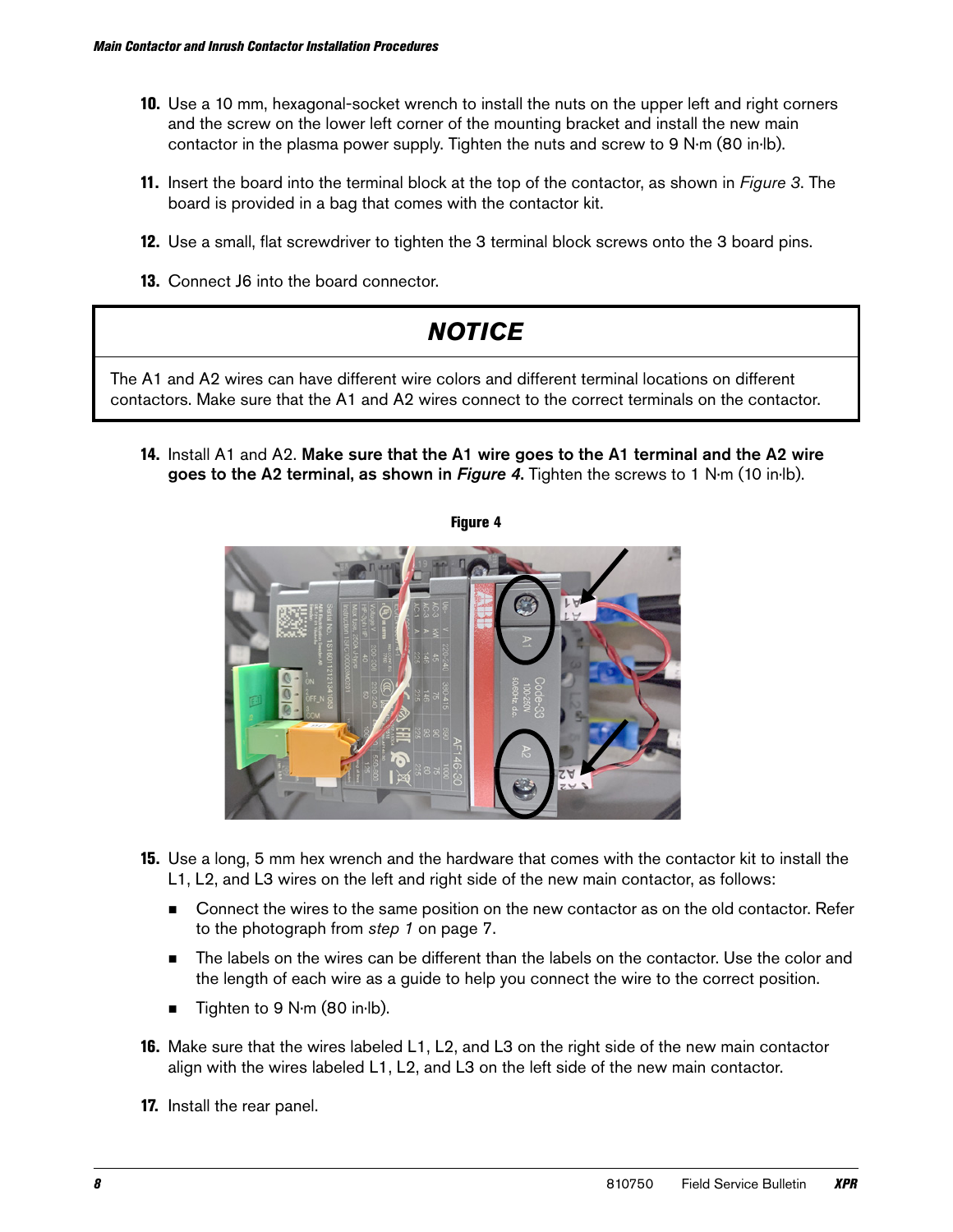## **Install the inrush contactor – for XPR300 only**

## **How to install a Siemens inrush contactor**



- 1. Loosen the wire screws  $\bigoplus$  and remove the wires from T3, T2, T1, L3, L2, L1, B1+, B2-, L1 and N.
- 2. Remove the 2 mounting screws and remove the old inrush contactor. Keep the old mounting screws for re-use.
- 3. Use the mounting screws to install the new inrush contactor. Tighten to 2.8 N⋅m (25 in⋅lb).
- 4. Install L1, B1+, B2-, and N on top of the new inrush contactor. Tighten the screws to 1 N∙m (10 in∙lb).
- 5. Install L1, L2, and L3 on the top and bottom of the new inrush contactor. Tighten the screws to 5 N∙m (50 in∙lb).
- **6.** Make sure that the wires labeled L1, L2, and L3 on the top of the new inrush contactor align with the wires labeled L1, L2, and L3 on the bottom of the new inrush contactor.
- 7. Install the rear panel.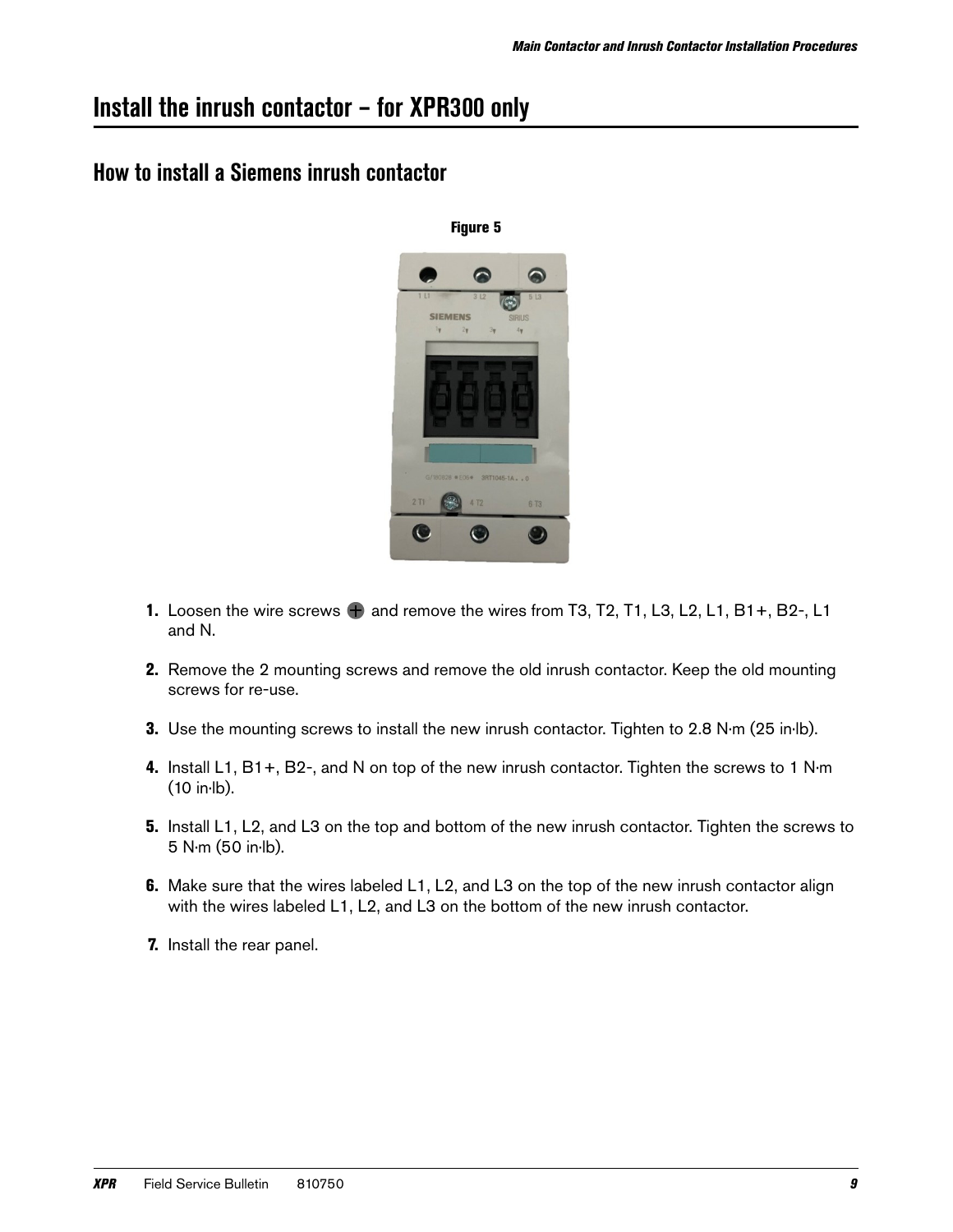## <span id="page-9-0"></span>**How to install an ABB® inrush contactor**



- **1.** Loosen the wire screws  $\bigoplus$  and remove the wires from T3, T2, T1, L3, L2, and L1. Also remove additional wires, if necessary:
	- If replacing a Siemens inrush contactor, also remove wires B1+, B2-, L1 and N.
	- If replacing an Allen-Bradley or ABB inrush contactor, also remove wires E1+, E2-, A0, and A2.
- 2. Remove the 2 mounting screws and remove the old inrush contactor.
- 3. Use the provided mounting screws (075525, 075567) to install the new inrush contactor (003297) with attached mounting bracket (104968) (*[Figure 6](#page-9-0)*) in the plasma power supply. Tighten to 2.8 N∙m (25 in∙lb).
- 4. Make sure that the contactor position and installation is correct, as shown in *[Figure 6](#page-9-0)*.
- **5.** Install the contactor relay (003298) into the mounting rails at the end of the new inrush contactor, as shown in [Figure 7](#page-10-0). Slide the relay down until the bottom is flush with the bottom of the new inrush contactor and the locking tab snaps into position.
- 6. Install wires L1, B1+, B2-, and N, on the top of the new inrush contactor, into A0, E1+, E2-, and A2. Tighten the screws to 0.5 N∙m (5 in∙lb).
- 7. Install wires L1, L2, and L3 on the top and bottom of the new inrush contactor. Tighten the screws to 5 N∙m (50 in∙lb).
- 8. Make sure that the wires labeled L1, L2, and L3 on the top of the new inrush contactor align with the wires labeled L1, L2, and L3 on the bottom of the new inrush contactor.
- 9. Install the rear panel.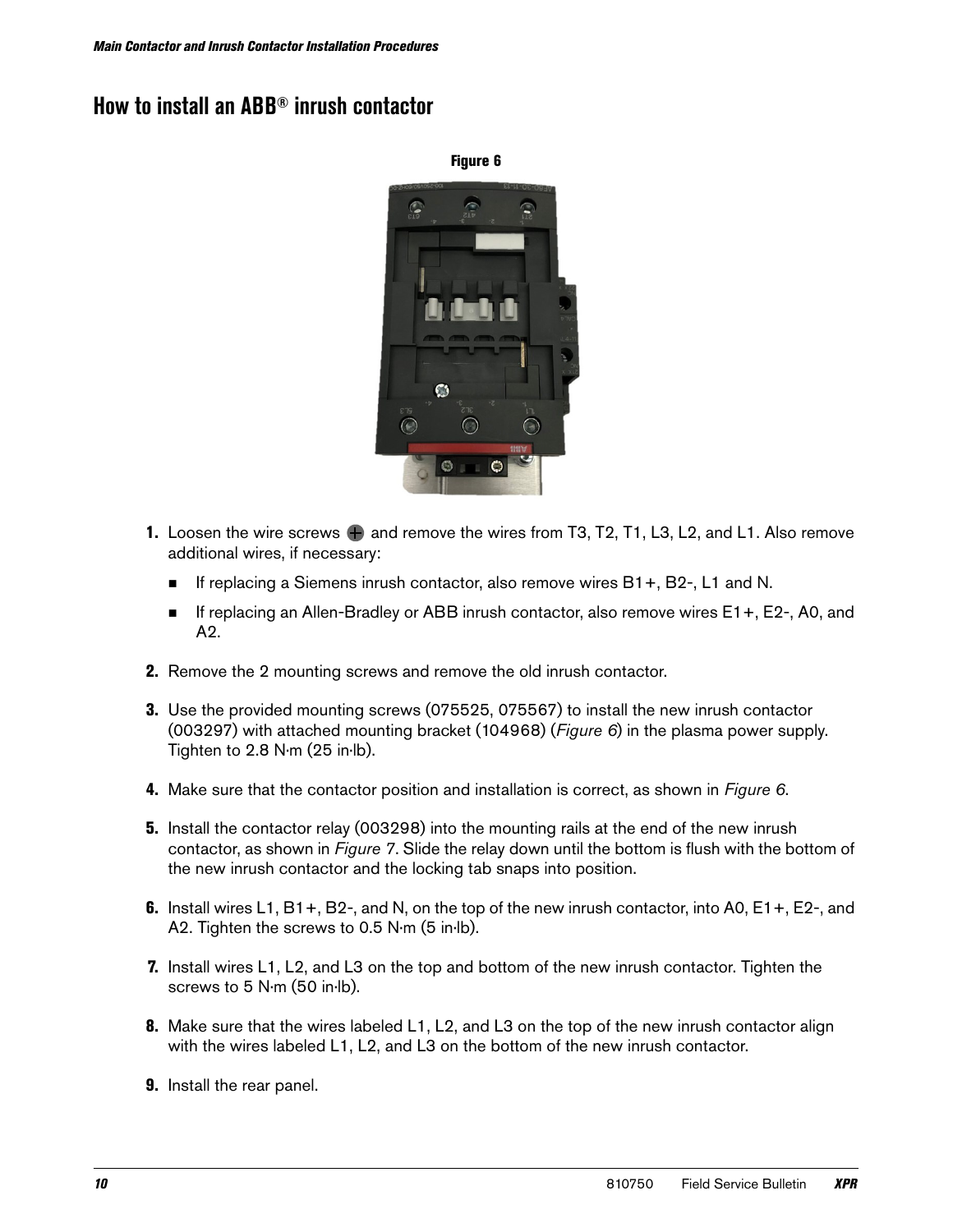<span id="page-10-0"></span>Figure 7